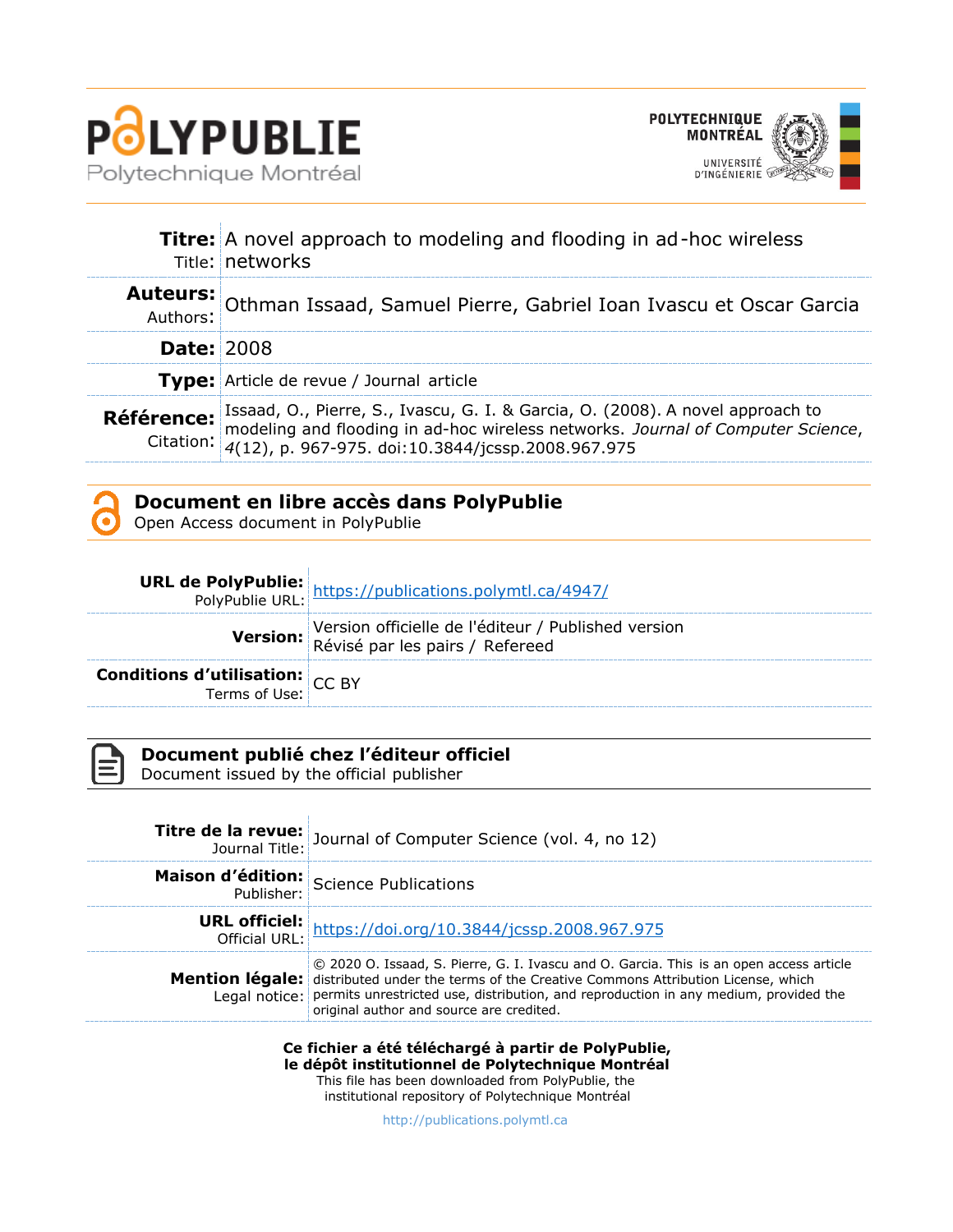Journal of Computer Science 4 (12): 967-975, 2008 ISSN 1549-3636 © 2008 Science Publications

## **A Novel Approach to Modeling and Flooding in Ad-hoc Wireless Networks**

Othman Issaad, Samuel Pierre, Gabriel Ioan Ivascu and Oscar Garcia Department of Computer and Software Engineering, Mobile Computing and Networking Laboratory, Station Centre-ville, Montréal (Québec) Canada H3C 3A7

**Abstract:** This study proposes a new modeling approach for wireless ad-hoc networks. The new approach is based on the construction of fuzzy neighborhoods and essentially consists of assigning a membership or importance degree to each network radio link which reflects the relative quality of this link. This approach is first used to model the flooding problem and then an algorithm is proposed to solve this problem which is of a great importance in ad-hoc wireless networks intrinsically subject to a certain level of node mobility. Simulations carried out in a dynamic environment show promising results and stability compared to the enhanced dominant pruning algorithm. Such an approach is suitable to take into account the volatile aspect of radio links and the physical layer uncertainty when modeling these networks, particularly when the physical layer offers no or insufficient guaranties to high-level protocols as for the flooding.

**Key words**: Ad-hoc wireless networks, auto-configurable networks, flooding, fuzzy sets

#### **INTRODUCTION**

 Ad-hoc networks differ from other forms of wireless networks by a total absence of fixed infrastructure. An unspecified number of mobile terminals exploit the radio range of their antennas to create a point to point communication links and form an ad-hoc network<sup>[14]</sup>. In addition to the simplicity of their deployment and exploitation, ad-hoc networks offer users total mobility. Unfortunately, this mobility raises severe problems when establishing radio links. Due to the mobility, the topology of such networks is in perpetual change without notice. Consequently, the radio links become highly volatile, which compromises the guarantee of consistency and presence of these networks. Given these conditions, it is necessary to make extensive discovery operations and/or route and/or neighborhood updates. These operations are carried out through protocols which are known as flooding.

 Flooding consists of sending a message from a source to all of the destinations in the network. Typically, this is done as a step by step operation where each mobile unit keeps retransmit ting the same message to its neighbors until the network coverage is completed. This type of mechanism is very frequently used in ad-hoc networks because of random changes of topology. In fact, flooding is particularly useful for

route discovering, paging or network broadcasting. In spite of its importance, the physical layer offers no guarantees for delivering a flooding packet. Flooding also consumes much resource and must be used with caution. In fact, using it in a non-effective way, even just a few times, can quickly lead to network overload. By nature, flooding requires a large number of almost simultaneous retransmissions to achieve its functionality and network overloads can occur quickly.

 Several solutions have been proposed in the literature in order to reduce the network load induced by flooding. The first wave of broadcasting schemes<sup>[1,4,9,10]</sup> include the PDP (Partial Dominant Pruning algorithm) $[10]$  which uses a dominating sets approach to reduce the number of nodes that relay the broadcasted packet. The PDP algorithm is based on the utilization of two-hop neighborhood information and a greedy algorithm<sup>[7,9]</sup> which tries to select broadcasting set of neighbors approaching a minimum-connecteddominating set.

More recent approaches<sup>[6,12,20,21]</sup> have built on and improved the approaches proposed by the first wave of solutions. For example, Tavli and Henzeilman $[21]$ propose an energy-efficient network-wide voice broadcasting architecture for MANETs organized around overlapping clusters, where the cluster heads create a no connected dominating set through a distributed algorithm. These cluster heads are used to

**Corresponding Author:** Samuel Pierre, Department of Computer and Software Engineering, Ecole Polytechnique de Montréal, P.O. Box 6079, Station Centre-ville, Montréal (Québec) Canada H3C 3A7 Tel: (514) 340-4711 Ext. 4685 Fax: (514) 340-4658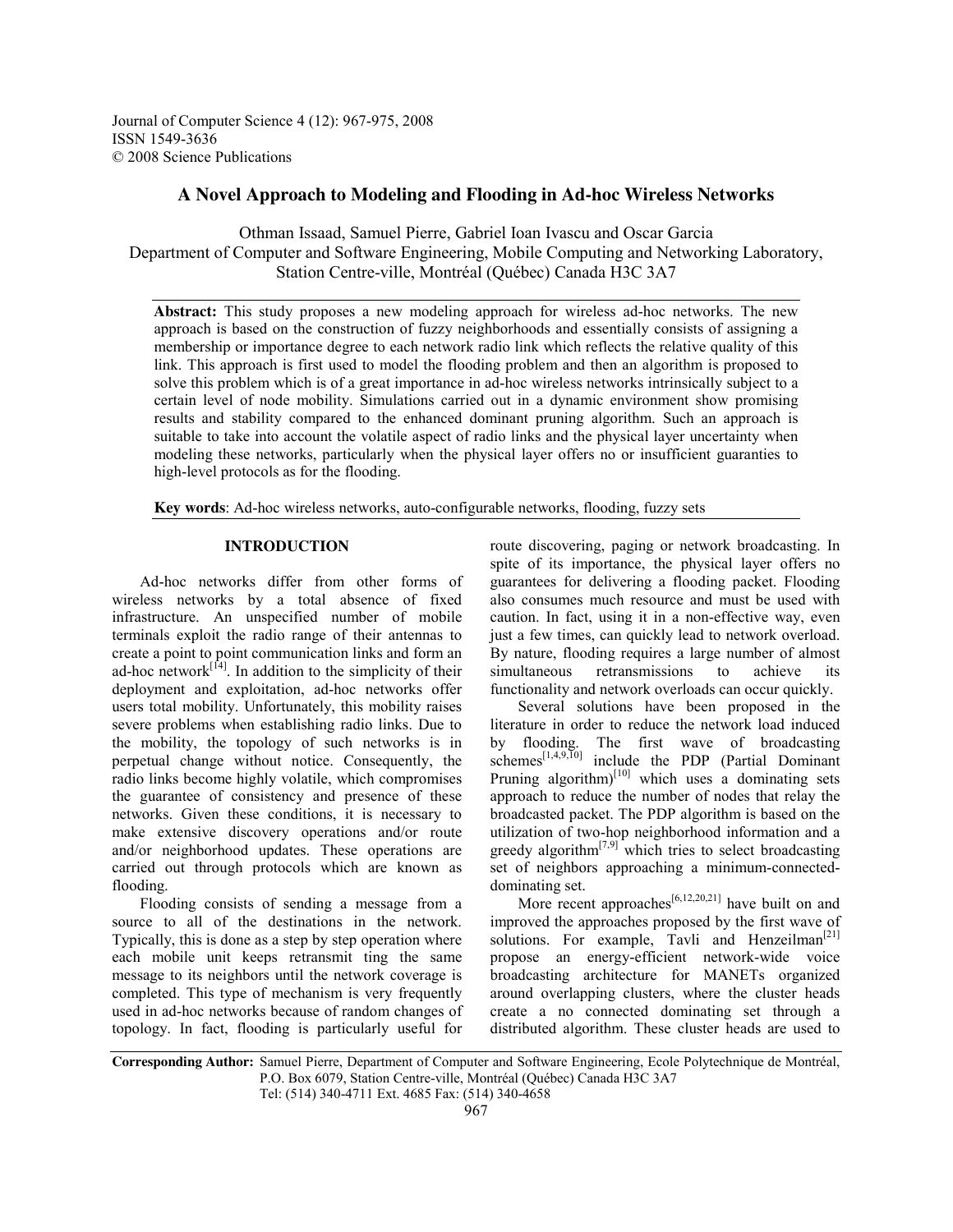efficiently flood the network. Multiple mechanisms are provided to ensure the maintenance of the connected dominating set. Taking on a completely different approach, Agrawal and  $Zhang^{[20]}$  propose a approach, Agrawal and  $\text{Zhang}^{[20]}$  propose a probabilistic broadcasting scheme that dynamically adjusts the rebroadcasting probability according to the nodes' distribution and movement. This is realized based on locally available information and without requiring any distance measurements.

 In spite of the satisfactory theoretical results of these methods, they do not take into account the physical layer uncertainties which occur when delivering a flooding packet.

 This study proposes a new approach for modeling ad-hoc networks which makes it possible to take into account the physical layer uncertainty. This approach is then used to solve the flooding problem.

### **Background and motivations Definitions**

Fuzzy set: If X is a collection of objects denoted generally by x, then a fuzzy set  $\tilde{A}$  in X is a set of ordered pairs:  $\tilde{A} = \{ (x, \mu_{\tilde{A}}(x)) / x \in X \}$ .  $\mu_{\tilde{A}}(x)$  is called the membership function or grade of membership of x in A that maps X to the membership space M. The range of the membership function is a subset of the nonnegative real numbers whose supremum is finite. The membership function is not limited to values between 0 and 1. If  $\sup_x (\mu_{\tilde{A}}(x)) = 1$ , the fuzzy set  $\tilde{A}$  is called normal.

**Convex fuzzy set:** A fuzzy set  $\tilde{A}$  is convex if:  $\mu_{\tilde{A}}(\lambda x + (1-\lambda) y) \ge \min\{\mu_{\tilde{A}}(x), \mu_{\tilde{A}}(y)\}, x, y \in X, \lambda \in [0,1].$ 

Fuzzy number: A fuzzy number  $\tilde{M}$  is a convex normalized fuzzy set of the real line  $\Re$  such that:

- $\exists! x_0 \in \mathfrak{R} : \mu_{\hat{M}}(x_0) = 1$  ( $x_0$  is called the mean value of  $\tilde{\rm M}$ )
- $\mu_{\tilde{M}}(x)$  is piecewise continuous

An example of a fuzzy number is  $\tilde{M} = \left\{ (x, \mu_{\tilde{A}}(x)) / \mu_{\tilde{A}}(x) = 1 / (1 + (x - 5)^2) \right\}.$  $\tilde{M}$  is with mean  $x_0 = 5$  and could be called approximately 5. It is represented as shown in Fig. 1.

 Fuzzy sets are usually considered to have real (crisp) membership function but they are not restricted to this condition. Fuzzy sets could be extended to ones



Fig. 1: Fuzzy number approximately 5

whose membership function itself is a fuzzy set. If we call fuzzy sets, such as those considered so far, type 1 fuzzy sets, then a type 2 fuzzy set can be defined as follows:

**Type 2 fuzzy set:** A type 2 fuzzy set is a fuzzy set whose membership values are type 1 fuzzy sets on  $[0,1]$ .

**Motivation:** An ad-hoc network is generally modeled by a graph G (N, A) where N denotes the set of nodes representing the mobile units and A the set of arcs representing the established radio links. Modeling adhoc networks and the existence of these networks are based on the concept of neighborhoods.

Each network node u could define a subset  $V(u) \subset$ N of its neighbors, that is, a subset composed of all the nodes v of N which receive a minimal power threshold of u's radio signal. When this power threshold is exceeded, the radio link between both mobile units u and v is established, which leads to an arc binding the two mobiles in the graphical representation of the adhoc network.

 A couple of mobile nodes u and v could be in one of the following situations: Either there is an arc  $(u, v)$ binding them, which means that *v* receives u's signal  $(v \in V(u))$  or there is no such arc, which means that v does not receive u's signal. Due to various factors including the mobility, an ad-hoc unit does not lose a signal in such a discrete manner (Fig. 2a) but this signal passes through different levels going from good, to average, to null. To encounter this modeling problem, a real weight is usually associated to each arc in order to quantify the quality of the radio link that it represents. This leads to the continuous curve (Fig. 2b) which reasonably approaches the real phenomenon of radio signal degradation.

 This phenomenon is complex and introduces random fluctuations which make it quite difficult to evaluate precisely the quality of a radio  $link^{[17]}$ . Moreover, at near critical power values, the existence of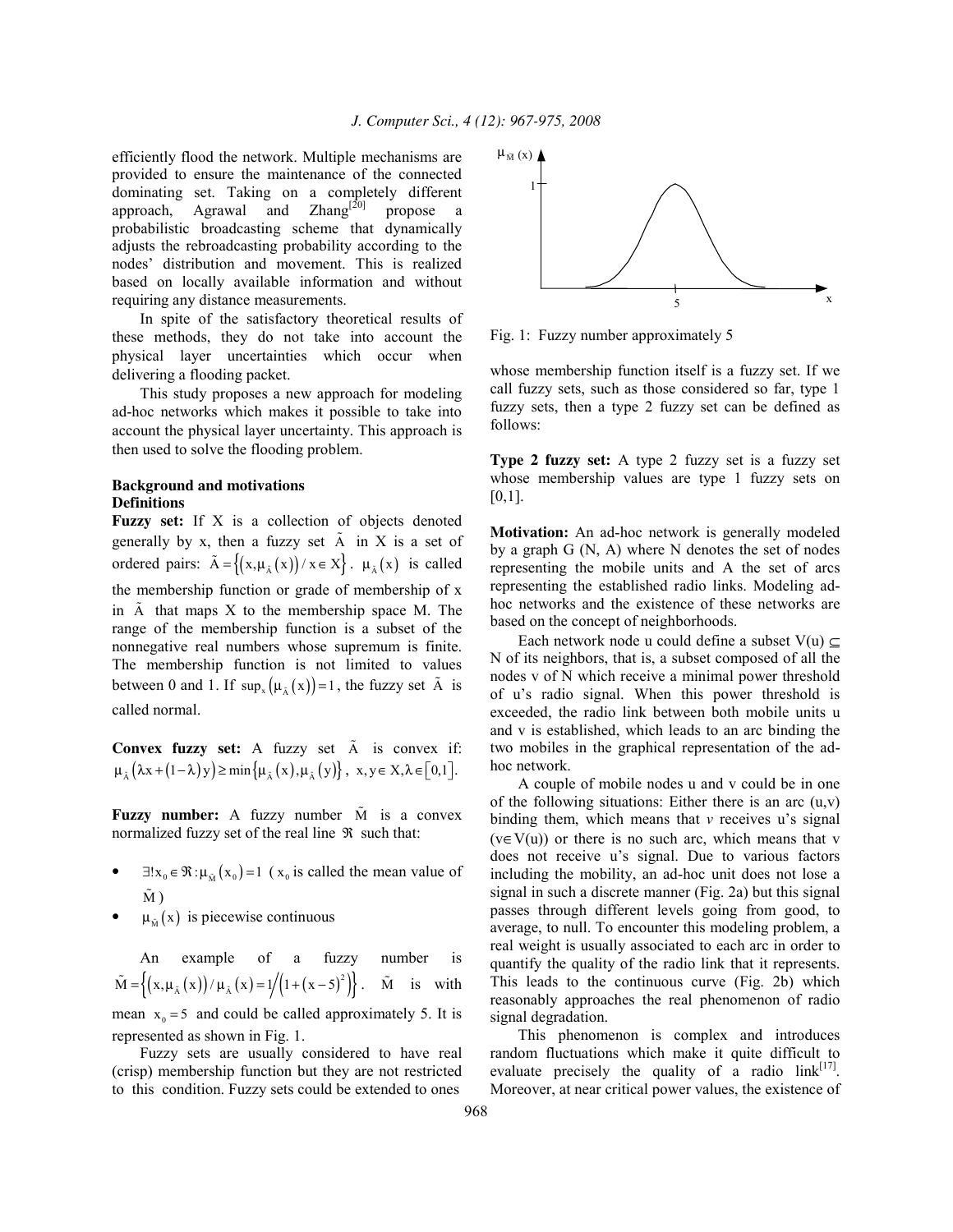

Fig. 2: Approximation of signal degradation

radio links is even more uncertain. It becomes impossible to associate an adequate real weight to each arc.

 In the classical approach, the existence of a radio link can only be revoked during time. This compromises the volatile aspect of these networks and radio links.

 There is evidently a need to find better and more realistic ways to model the connectivity that exists between nodes within ad-hoc wireless networks. One promising approach, presented hereafter, is based on fuzzy sets and set memberships. In our approach, all radio links connecting nodes within a given neighborhood are assigned a certain membership degree. Unlike the classical approach, this allows to model radio link uncertainty and take into account the volatile nature of ad-hoc wireless networks.

 A novel approach to modeling ad-hoc wireless networks: In this study, a new approach is proposed for modeling wireless ad-hoc networks which is better adapted to take into account the specificities of such networks. Then, this approach is used to model and solve the flooding problem.

**Basic principles:** The new approach that we propose for modeling ad-hoc networks is based on the construction of type 2 fuzzy neighborhoods. Indeed, instead of considering whether or not mobile unit *v* belongs to  $V(u)$ , the neighborhood of an other mobile u, we consider that v belongs to  $V(u)$  with a certain membership degree that reflects the quality of the radio link (u,v). Then, instead of considering ad-hoc network as a set of terminals, each defining a neighborhood using a logical membership (true or false), we build a neighborhood for each mobile unit using a fuzzy valued membership function. This will allow to model in a completely simple and natural way the volatile aspect and the physical layer uncertainty inherent to ad-hoc networks.

 According to the proposed approach, we model an ad-hoc network by a fuzzy graph  $G(\tilde{N}, \tilde{A})$  that could be oriented or not, depending on the nature of the radio links.  $\tilde{N}$  is a type 2 fuzzy set on N and  $\tilde{A}$  is a fuzzy relation on  $N \times N \rightarrow \tilde{N}$  where  $\tilde{N}$  is the set of fuzzy numbers. In such a graph, each arc (u,v) is assigned a membership degree  $\mu$  (u,v) which reflects the quality of the radio link (u,v). We also assign a membership degree to each node if mobile units have different roles or importance in the network. This importance can represent, for example, the availability of each node to perform certain network or protocol tasks regarding its local properties such as load or throughput. Furthermore, by letting all the membership functions to take fuzzy values, we model the volatile aspect of radio links and the physical layer uncertainty, especially when this layer offers no or insufficient guarantees to high-level protocols.

**Problem modeling:** Let N denotes the set of all nodes forming an ad-hoc network and A the set of all possible arcs or radio links which could be established during the network life. As mentioned above, we represent an ad-hoc network by a fuzzy graph  $\tilde{G}(\tilde{N}, \tilde{A})$  where  $\tilde{N}$  is a (type 2) fuzzy set on N and  $\tilde{A}$  is a fuzzy relation on N×N which verifies:

$$
\forall (u, v) \in N \times N \mu_{\tilde{A}}(u, v) \le \min(u_{\tilde{N}}(u), \mu_{\tilde{N}}(v))
$$
 (1)

where  $\mu$  denotes the membership function. Nevertheless, in the flooding context, we could suppose that:  $\forall u \in \tilde{N}$   $\mu_{\tilde{N}}(u) = 1$ . This means that we consider that all network nodes have the same importance in a flooding operation. In other words, we consider that each mobile can start or participate in any flooding operation that would be running at a given time. Under this condition, we obtain  $\tilde{N} = N$  and the inequality (1) can then be deleted.

 Modeling an ad-hoc network by a fuzzy graph is achieved by constructing around each mobile node  $u \in \tilde{N}$  a fuzzy set of neighbors  $\tilde{V}(u)$  where each node in the neighborhood is assigned a membership degree to that set. This can be accomplished by setting the following conditions:

$$
\forall (u, v) \in N \times N, u_{\tilde{v}(u)}(v) = \mu_{\tilde{A}}(u, v) \text{ and } \mu_{\tilde{v}(u)}(u) = 1
$$

The membership degree reflects the quality of the radio link (u, v) or the power received at v.

 Let us consider two mobile units, u and v, presumably provided with omni-directional antenna of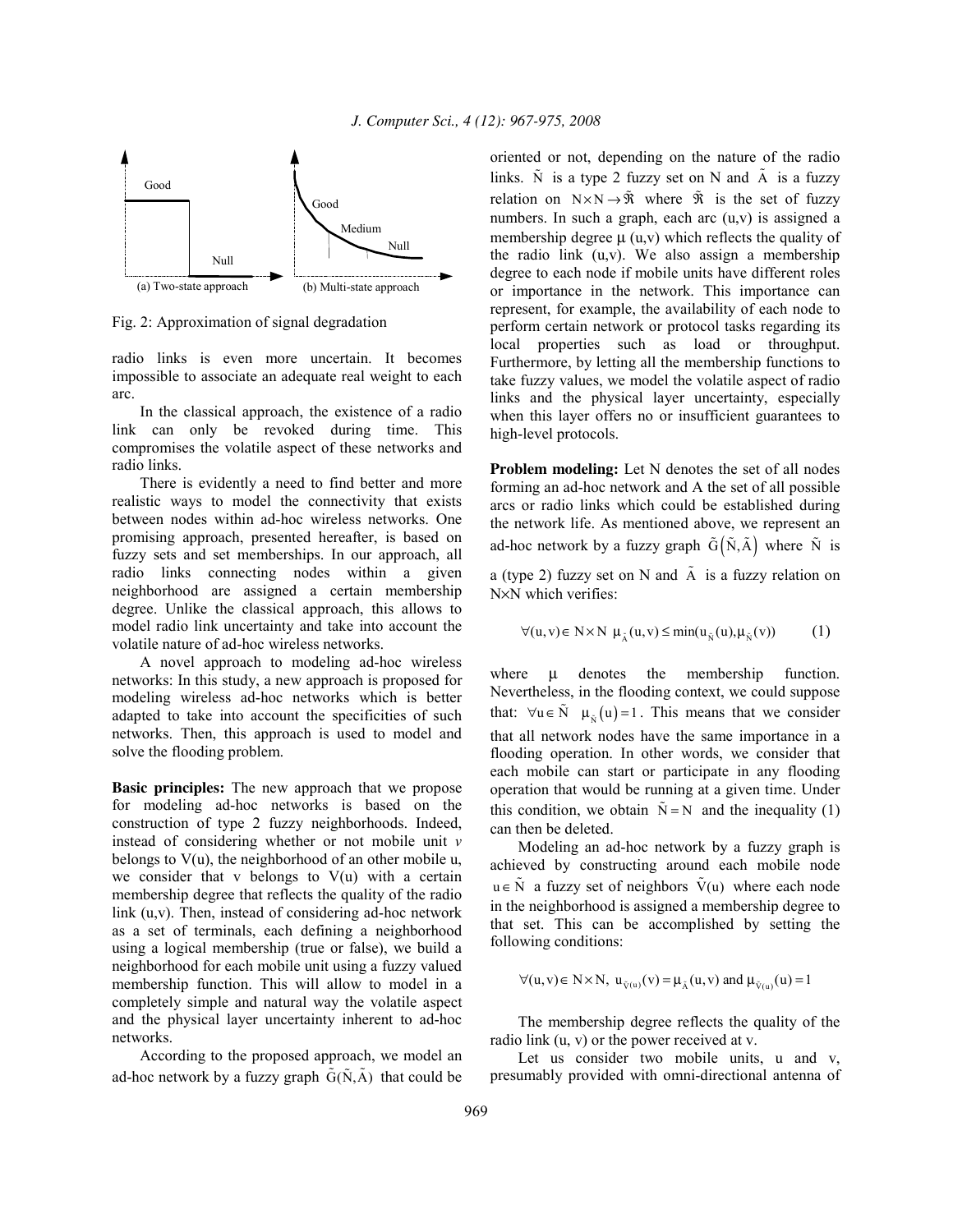gains  $G_u$  and  $G_v$ , running at a frequency  $f$  with a broadcast power  $P_u$  and  $P_v$  respectively. Let  $\rho$  denote the distance between u and v. The received power at *v* can be expressed as<sup>[15]</sup>:

$$
P_{u}(v)_{[dB]} = 10 \log_{10} \left( G_{v} \left( \frac{c}{4 \pi f} \right)^{2} G_{u} P_{u} \right) - \alpha \cdot 10 \log(\rho) + X_{\sigma}
$$

where c represents the light speed,  $\alpha$  (2 ≤  $\alpha$  ≤ 6) is called the path-loss exponent and  $X_{\sigma}$  is a zero-mean Gaussian random variable (in dB) with standard deviation σ also in dB. Let us define:

$$
h(\rho,\alpha) = 10 \cdot \log_{10} \left( G_{\rm v} \cdot \left( \frac{c}{4\pi f} \right)^2 \cdot G_{\rm u} P_{\rm u} \right) - \alpha \cdot 10 \log(\rho)
$$

Then,  $P_u(v)_{\text{[dB]}} = h(\rho, \alpha) + X_{\sigma}$ .

 $X_{\sigma}$  is a zero-mean Gaussian random variable, hence its probability density function is continuous and convex.  $X_{\sigma}$  could be used to construct what we call the fuzzy received power  $\tilde{P}_{u,\sigma}(v)$  as a fuzzy number  $(v) = \left\langle \left( x, \mu_{\tilde{p}} (x) \right) / \mu_{\tilde{p}} (x) \right\rangle$  $\frac{(\mathbf{x}-\mathbf{h}(\rho,\alpha))^2}{2\sigma^2}$  $P_{u,\sigma}(v) = \frac{1}{2} (x, \mu_{\tilde{p}}(x)) / \mu_{\tilde{p}}(x) = e^{-2}$  $\sigma_{\sigma}(v) = \left\langle \left( x, \mu_{\tilde{p}}(x) \right) / \mu_{\tilde{p}}(x) \right\rangle = e^{-\frac{\left( x - h(\rho, \alpha) \right)}{2\sigma^2}}$  $=\left\{\left(\mathbf{x}, \boldsymbol{\mu}_{\tilde{\mathbf{p}}}\left(\mathbf{x}\right)\right) / \boldsymbol{\mu}_{\tilde{\mathbf{p}}}\left(\mathbf{x}\right)\right) = e^{-\frac{\left(\mathbf{x}-\mathbf{h}\left(\boldsymbol{\rho}, \boldsymbol{\alpha}\right)\right)^{2}}{2\sigma^{2}}}\right\}$   $\tilde{P}_{n,\sigma}(v) = \left\{ (x,\mu_{\tilde{n}}(x))/\mu_{\tilde{n}}(x) = e^{\frac{(x-\mu_{\tilde{n}})^2}{2\sigma^2}} \right\}$ . This return to construct around the real-mean-power value h  $(\rho, \alpha)$  a

fuzzy set  $\tilde{P}_{u,\sigma}(v)$  whose membership function  $\mu_{\tilde{p}}$  is illustrated in Fig. 3. Actually, the membership degree of each real power value h  $(\rho, \alpha) + X_{\sigma}$  reflects the probability of this value according to the probability density function which characterizes  $\sigma$  corrected to the factor of  $\sigma\sqrt{2\pi}$ . Finally:

$$
\mu_{\tilde{v}(u)}(v) = \frac{1}{\sigma\sqrt{2\pi}}\tilde{P}_{u,\sigma}(v)
$$
 (2)

Nevertheless,  $\mu_{\tilde{p}}$  depends on the three unknown parameters: ρ, α and σ. Those are essentially distance,



Fig. 3: Definition of the fuzzy power  $\tilde{P}$ 

environment and frequency dependent and should be estimated via site measurements<sup>[15]</sup>. On the other hand, the transmitter/receiver distance ρ changes and must be calculated every time a broadcasting mobile u needs to establish its fuzzy neighborhood. This can be achieved by using an estimation of the average received power<sup>[11]</sup> when u receives a message from each of its neighbors. In fact, mobile ad-hoc units must send hello messages periodically to notify their presence. Using that packet or any other packet that u would have received, it can estimate the distance of each of its neighbors v by:

$$
\rho = \left( G_u \cdot \left( \frac{c}{4\pi f} \right)^2 \cdot \frac{G_v P_v}{P_v(u)} \right)^{1/2}
$$

**Solving strategy and algorithm:** The concept of neighborhood is very important when optimizing the flooding process. The optimum can be reached when each node has complete neighborhood information and knows the complete topology of the network. However, collecting such information over a large number of hops and keeping it updated consumes much resource and can rapidly overload the network. Thus, we limit the collection of topology information to two-hops as this assumption was tested and yielded satisfactory results<sup>[9]</sup>.

 Henceforth, let us consider that each node is aware of its neighborhood information over two-hops. Since the flooding is iterative, we will treat at each iteration a restricted two-hop network around the broadcasting node.

 Suppose that a node u received a flooding packet from a node m and should relay it to complete the flooding. In a two-hops strategy, u will select some of its adjacent nodes  $(∈V(u))$  which should relay the packet to cover  $U = V(V(u))^{[9]}$ . However, it is not necessary to cover all  $V(V(u))$  nodes. In fact, some of these have already received the packet, for instance, when m sent it. Actually, U could be restricted to  $U = V(V(u)) - V(u) - V(m) - V(V(u) \cap V(m))$ <sup>[10]</sup>.

Then the problem to solve is the following: Select, in the neighborhood  $V(u)$ , a minimum subset of nodes that should relay the flooding packet to cover all U nodes. Taking into account our modeling strategy, the problem becomes: Select, in the fuzzy neighborhood  $\tilde{V}(u)$ , a minimum subset of nodes that should relay the flooding packet to cover all U nodes. If  $\mu_{\tilde{v}(x)}(y) = 1, \forall x, y \in V(u) \cup U$ , the problem turns to a connected dominating set which is NP-hard<sup>[9]</sup>.

 To solve this problem, we will split it into two subproblems. The first addresses the users' mobility and its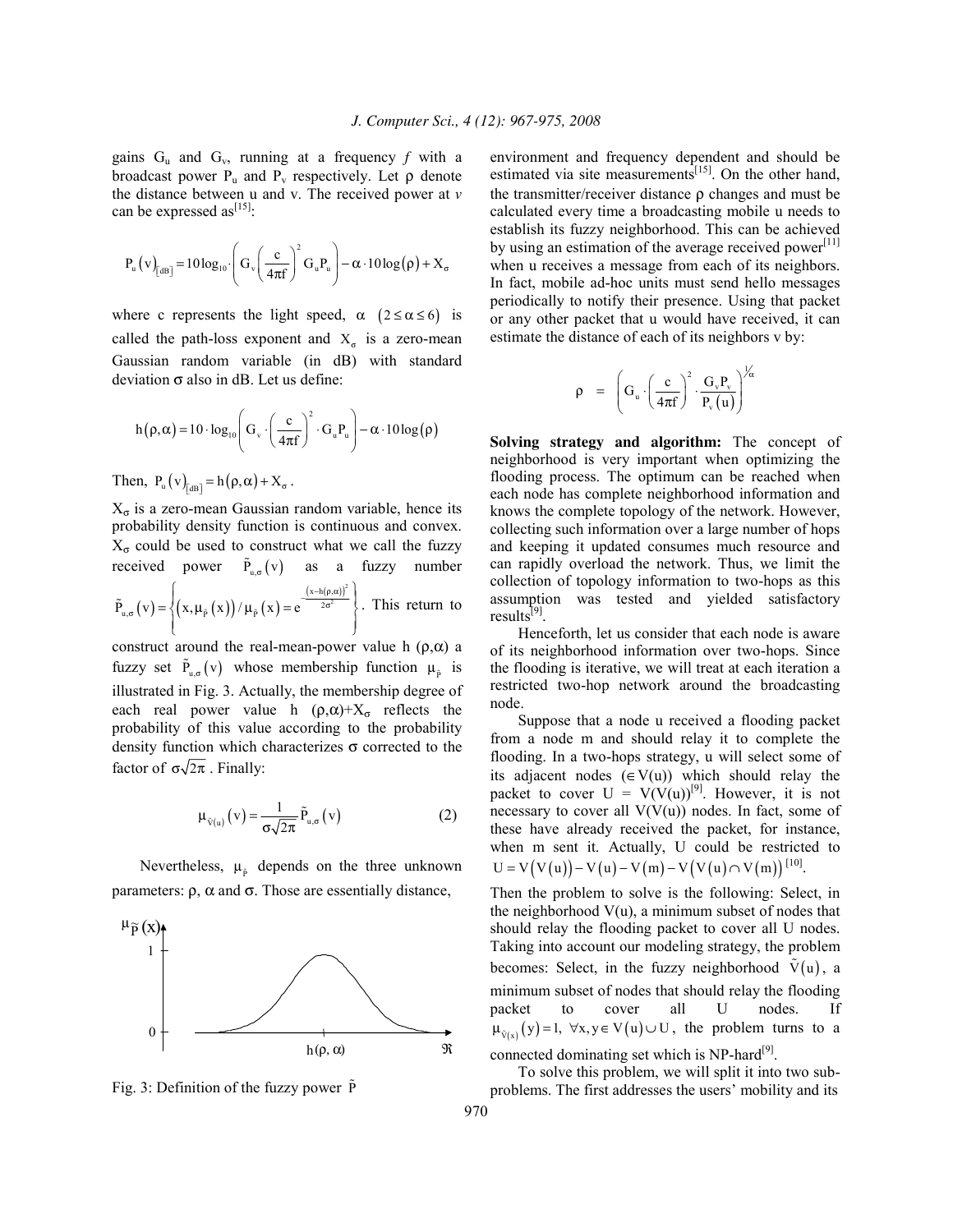

Fig. 4: Definition of the loss-tolerance-threshold  $S_{\gamma}$ 

effects on the quality of the radio links. We will try to limit the number of failed broadcasts due to topology changes and radio link failure. So, we determine a subset of nodes known as critical and use the best available radio links to deliver them the flooding packet. In fact, a node w∈U is said to be critical if the best two-hops available path (u, v, w) contains a weak radio link. A (u,v) radio link is considered to be weak if the minimal threshold power  $P_{\min}^v$  that *v* is able to receive falls to exceed the threshold  $S_{\gamma}$  shown in Fig. 4.  $S_{\gamma}$  is defined in relation to the fuzzy received power at v by giving a value to γ which determines the tolerance to flooding-packet-loss and can be adjusted depending on the context.

 By definition, the flooding packet will probably not reach the critical nodes in spite of using the best routes. Then, we will attempt to deliver them the flooding packet several times. For that purpose, we redefine the set of nodes to cover, as the following:  $T = U \cup S$ , where S is the set of critical nodes of m which belong to V  $(V(u))$ . The first sub-problem could be solved using a Fuzzy Shortest Path (FSP) algorithm<sup>[3,17,18]</sup>. For our particular approach, we have chosen to use the generalized path-finding algorithm developed by Boulmakoul $[3]$  for finding the FSPs in the fuzzy graph.

 The second sub-problem consists of reducing the number of necessary broadcasts to cover non-critical nodes. This can be achieved by using an approximation algorithm for Minimum-Connected-Dominating Sets  $(MCDS)^{[7,9,10]}$ . To find the connected dominating set in the second sub-problem, we have used the greedy algorithm proposed by Guha<sup>[7]</sup>.

Let  $\tilde{G}(\tilde{N}, \tilde{A})$  be an oriented fuzzy graph representing the two-hop neighborhood of u. Let  $\mu_{\tilde{V}(x)}(y) = 0$ , for each  $x, y \in V(u) \setminus \{u\} \cup T$ . Let us define for each arc  $(x,y)$  a fuzzy weight  $\tilde{p}$  as follows:  $\tilde{p}(x,y) = \mu_{\tilde{v}(x)}(y)$ . Under these assumptions and a chosen value for  $\gamma$ , the  $\gamma^+$  algorithm that we propose is shown in Fig. 5.

**The algorithm works as follows:** Let us consider the two-hops neighborhood shown in Fig. 6. In this case,

|  | <b>INITIALIZATIO</b> |
|--|----------------------|
|  |                      |

| INITIALIZATION:                                                                                                 |                                                                                         |  |
|-----------------------------------------------------------------------------------------------------------------|-----------------------------------------------------------------------------------------|--|
| $F = \emptyset$                                                                                                 |                                                                                         |  |
| $\bullet$ $(\forall v \in V(u))(\forall w \in T)$ $\tilde{p}(v, w) = min(0, \tilde{p}(v, w) - \tilde{p}(u, v))$ |                                                                                         |  |
| <b>PHASE I:</b>                                                                                                 |                                                                                         |  |
| 1.1                                                                                                             | Determine the FLPs (Fuzzy Longest Path) joining u to<br>T nodes.                        |  |
| 1.2                                                                                                             | For each critical path $(u, v, w)$ do: $F = F \cup \{v\}$ and                           |  |
|                                                                                                                 | $T = T - \{w\}$ .                                                                       |  |
| 1.3                                                                                                             | Consider the restriction of $\tilde{G}$ on $F \cup T \cup \{u\}$ nodes                  |  |
|                                                                                                                 | and related arcs.                                                                       |  |
| 1.4                                                                                                             | Determine the FSPs joining $u$ to $F \cup T$ nodes.                                     |  |
| 1.5                                                                                                             | For each non-critical path $(u, v, w)$ , do: $T = T - \{w\}$ .                          |  |
| PHASE II:                                                                                                       |                                                                                         |  |
| 2.1                                                                                                             | Consider the restriction of $\tilde{G}$ on $T \cup V(u) - F$ nodes<br>and related arcs. |  |
| 2.2                                                                                                             | Find a minimum-connected-dominating set (MCDS)<br>$\mathcal{C}$ .                       |  |
| 2.3                                                                                                             | For each critical path $(u, v, w)$ where $v \in C$ , do:                                |  |
|                                                                                                                 | $\mu_{\tau}$ (v, w) = 0 ·                                                               |  |
| 2.4                                                                                                             | Return to Step 2.2 if critical paths were detected.                                     |  |
| <b>RESULT:</b>                                                                                                  |                                                                                         |  |
|                                                                                                                 | Return $F \cup C$ .                                                                     |  |
|                                                                                                                 |                                                                                         |  |

Fig. 5: γ+ flooding algorithm



Fig. 6: Definition of V(u) and T

V(u) is composed of all gray nodes whereas *T* is composed of white nodes. Then the algorithm will use the gray nodes to deliver the flooding message to the white ones. Prior to using the algorithm, we eliminate all intra  $V(u)\$ {u} arcs as well as intra T arcs represented by the dashed arcs in Fig. 6 ( $\mu_{\tilde{v}(x)}(y) = 0$ , for each  $x, y \in V(u) \setminus \{u\}$  or  $x, y \in T$ ). These arcs will not be used in a two-hops strategy.

 The first step of the algorithm is the initialization step. For now, the first phase forwarding nodes set is empty  $(F = \emptyset)$  and we adapt the arcs' weights  $(\forall v \in V(u))(\forall w \in T)$   $\tilde{p}(v, w) = min(0, \tilde{p}(v, w) - \tilde{p}(u, v))$ to have the length of each two-hops path  $(u,v,w)$  equals  $\min(\tilde{p}(u, v), \tilde{p}(v, w))$ . In fact, Length(u, v, w) =  $\tilde{p}(u, v) + \tilde{p}(v, w)$  then Length (u, v, w) =  $\tilde{p}(u,v) + min(0,\tilde{p}(v,w) - \tilde{p}(u,v)) = min(\tilde{p}(u,v),\tilde{p}(v,w))$ .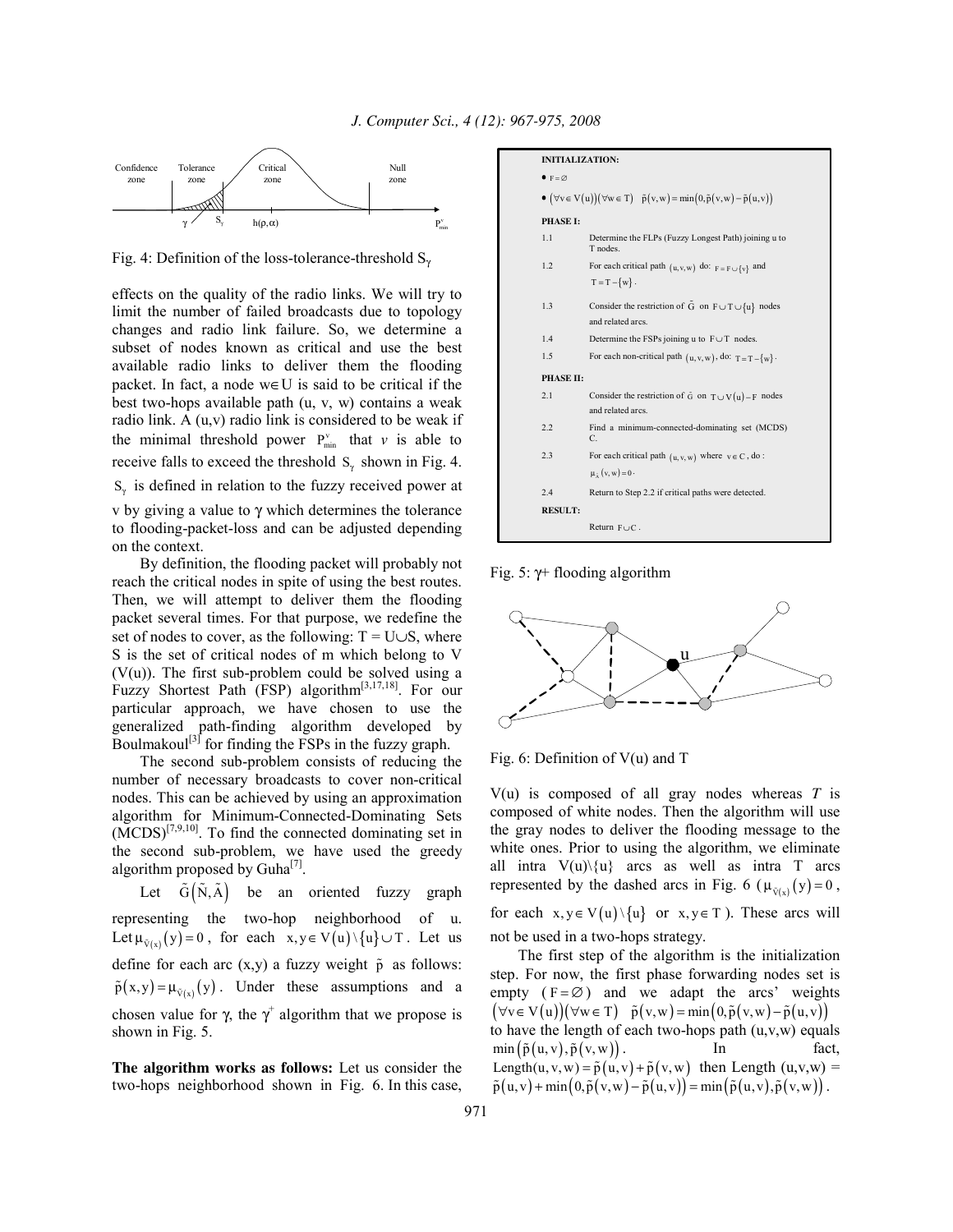The first phase of the algorithm starts. In step 1.1, we calculate the fuzzy longest paths  $(u, v, w)$  from u to cover all T nodes, these paths are the strongest ones to cover the w nodes. In step 1.2, we identify among these paths, all the critical ones. Even though these paths are critical to cover the w nodes, they must be used since they are the best ones found. So we hold v as forwarding nodes and w as possibly covered nodes:  $F = F \cup \{v\}$  and  $T = T - \{w\}$ . Now F contains some forwarding v nodes and the set of T nodes to cover is smaller. Since all v nodes belonging to F will be forwarding the flooding message, we'll try to find out if we can use the forwarded v messages to cover other T nodes and makes it become smaller. So in step 1.3 we consider the restriction of  $\tilde{G}$  on  $F \cup T \cup \{u\}$ . If the weakest paths (u,v,w) going through the forwarding nodes v and reaching some T nodes w are not critical, then these paths could definitely be used to cover the reached T nodes. In this case, the w nodes could be considered as covered and removed from T:  $T = T - \{w\}.$ 

The second phase of the algorithm starts by considering the restriction of  $\tilde{G}$  on the remaining nodes  $T \cup V(u) - F$ . For all remaining T nodes we are sure to find at least one path  $(u, v, w)$  which is not critical to cover them, otherwise they would have been eliminated by the first phase of the algorithm. In step 2.2, we find a minimum-connected-dominating set C. This set contains all forwarding nodes *v* needed to cover all remaining T nodes. If a critical path (u,v,w) is found, we eliminate it in step 2.3 and restart the process of building C. The second phase of the algorithm ends by finding a minimum-connected-dominating set *C* which does not contain any critical path and cover all remaining T nodes.

 The algorithm ends by returning the set of all forwarding nodes: F∪C

**Algorithm termination criterion:** Under certain circumstances, performing the flooding using a two-hop strategy can lead to an infinite loop of retransmission requests even if all network nodes have received the flooding packet. In these conditions, a termination criterion is absolutely necessary.

An effective termination criterion proposed in $[10]$  is that a node is not allowed to retransmit a flooding packet which it has already transmitted. Even if this termination criterion breaks out the infinite loop, it still generates unnecessary broadcasts. In effect, suppose that a mobile node u receives for the first time a flooding packet P. If u's Id is piggybacked to P, then u should broadcast the packet and this broadcast is necessary to cover u's neighborhood. However, if u's Id is not included in P, then u should not relay the packet and its transmission is unnecessary to cover its neighborhood. In both cases, if u receives another copy of P with its Id included, it should not retransmit it since its neighborhood has already been covered. Thus, an improved termination criterion would be that a node is not allowed to retransmit a flooding packet that it has previously received. This is the criterion that was chosen for the  $\gamma$ + algorithm.

#### **RESULTS**

We measured the performance of  $\gamma$ +, PDP and basic broadcast flood algorithms using computer simulations. The algorithms were implemented in QualNet Simulator 3.9, a scalable packet-level simulator with accurate radio and mobility models. The simulator implements various routing, MAC protocols as well as physical layer functions.

 We were interested in determining three performance indices: the average number of covered nodes, the average number of forward nodes and the average number of failed transmissions. However, in order to compare the two algorithms and to better assess their performance, we standardized these indices. Then, we calculated the percentage of coverage (%Cover), the density of transmissions (%Tx) and the density of failed transmissions (%TxFail) as follows:

$$
\% \text{Cover} = \frac{\text{NbCoveredNodes}}{\text{NbNodes}} \cdot 100
$$
\n
$$
\% \text{Tx} = \frac{\text{NbForwardNodes}}{\text{NbCoveredNodes}} \cdot 100
$$
\n
$$
\% \text{TxFail} = \frac{\text{NbFailedTransmissions}}{\text{NbCoveredNodes}} \cdot 100
$$

The simulator randomly generates an ad-hoc network consisting of NbMobile  $\in \{20, 30, 40, 50, 60,$ 70, 80, 90, 100} randomly scattered in a square broadcasting area of 1,500×1,500 m. Each mobile is provided with an omni-directional antenna and running at a variable speed registered in  $[V_{min}, V_{max}] \in \{[0, 0],\}$ [0, 5], [5, 10], [10, 15], [15, 20] m sec<sup>-1</sup>}. For each scenario consisting of a random combination (NbMobile,  $V_{min}$ ,  $V_{max}$ ), 50 experiments were conducted. All experiments were simulated under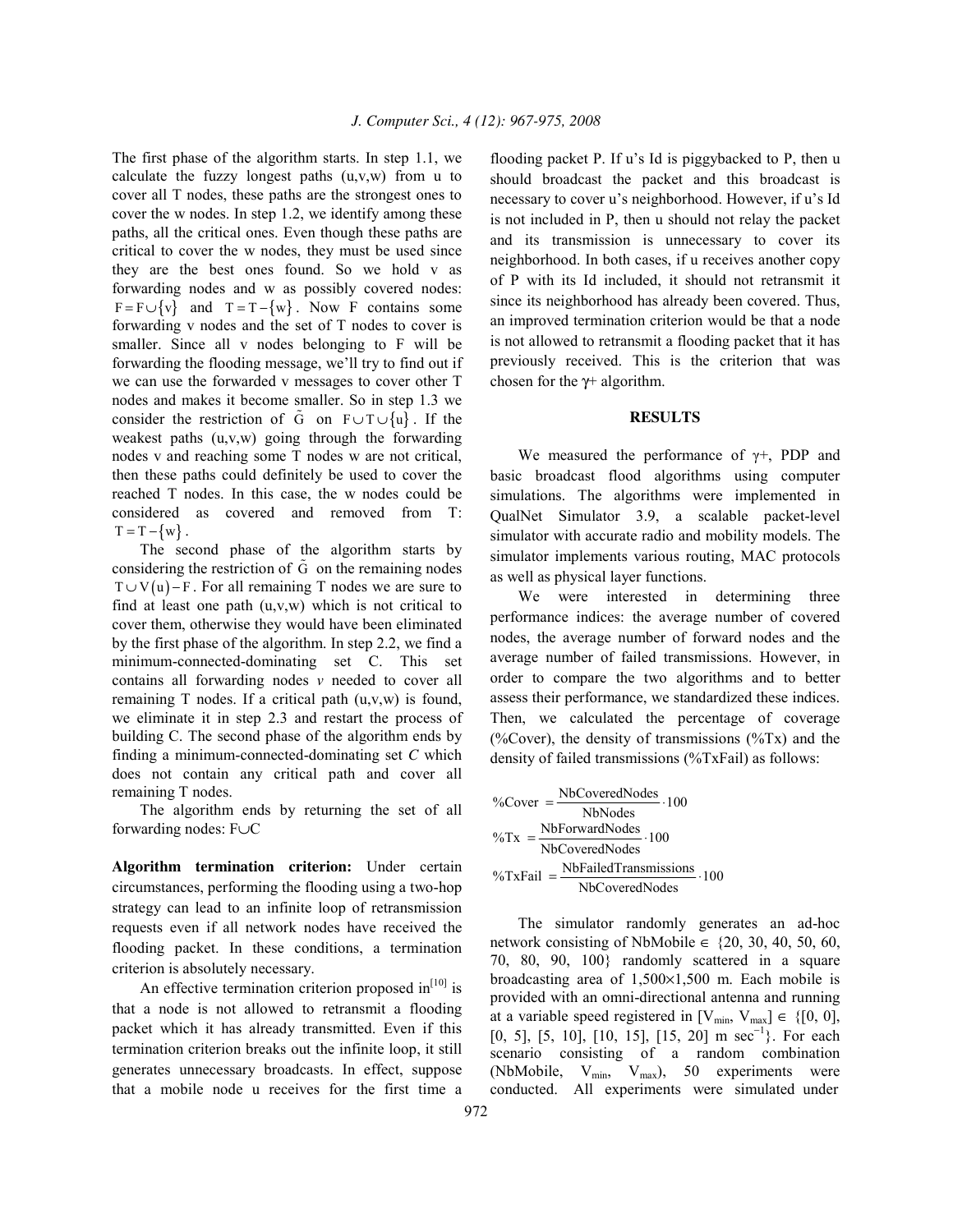

Fig. 7: Coverage percentage as a function of the number of nodes for  $\gamma$ + and PDP

realistic channel conditions including multipath fading, constant shadowing and two-ray propagation model as provided by the QualNet simulator.

**Coverage percentage:** Figure 7 shows the coverage percentage performance as a function of the network's node density for  $\gamma$ + and PDP. We can see that the performance of both algorithms improves as the network density increases (i.e., the number of nodes increases). However, we can notice that  $\gamma$ + performance exceeds that of PDP regardless of the network's density. Indeed, on the whole density interval,  $\gamma$ + provides a broadcast coverage over 90%, on average, while PDP's coverage over the same interval remains just under 87%, on average. More particularly, in the [20, 60] nodes interval,  $\gamma$ + improves PDP's coverage by slightly more than 3%, on average. On the other hand,  $\gamma$ + advantage over PDP decreases as the network density increases. Even though the coverage difference between the algorithms is not significant,  $\gamma$ + reduces the network load significantly compared to PDP when the network density increases, as will be shown later.

Figure 8 shows that  $\gamma$ + offers better performance than PDP when high-level coverage is needed. Indeed,  $\gamma$ + yields a coverage inside the [80, 100] interval around 92% of the times whereas PDP yields an 85% frequency for the same interval. This shows that  $\gamma$ + is algorithmically more stable than PDP as its coverage percentage's standard deviation is 8.77% compared to 12.30% for PDP.

**Network load:** The network load (%Tx) performance as a function of the network size for both algorithms is shown in Fig. 9. Again, we notice that  $\gamma$ + offers better performances than PDP over the [20, 100] node density interval. As a matter of fact, over the whole interval  $\gamma$ + yields a 52.29% network load, on average while PDP yields a network load slightly under 60%, implying an



Fig. 8: Coverage percentage frequency for PDP and  $\gamma$ +



Fig. 9: Network load (%Tx) as a function of the number of nodes for PDP and  $\gamma$ +

8% decrease of the number of forwarding nodes for  $\gamma$ +. Recall that the network load, as defined earlier, represents the forwarding nodes density and is computed as the number of forwarding nodes over the number of covered nodes.

The results obtained by  $\gamma$ + were to be expected since one of the design goals of the algorithm was to reduce the number of broadcast message transmissions required to flood the network. We can further observe on the figure that as the network density increases the network load for  $\gamma$ + decreases to reach a minimum of 43.5% for 100 nodes. Moreover, the biggest differences between both algorithm's network load occurs in the [60, 100] high density interval. This strengthens the assumption that  $\gamma$  is especially well suited for dense ad hoc networks.

**Transmission failures:** Figure 10 shows the transmission failure percentage as a function of the number of nodes in the network. At this time, we have already seen that  $\gamma$  improves the coverage percentage and reduces the network overload compared to PDP. In addition to that, Fig. 10 shows that  $\gamma$ + also reduces the number of failed transmissions. Indeed, the number of failed transmission for  $\gamma$ + is lower than for PDP since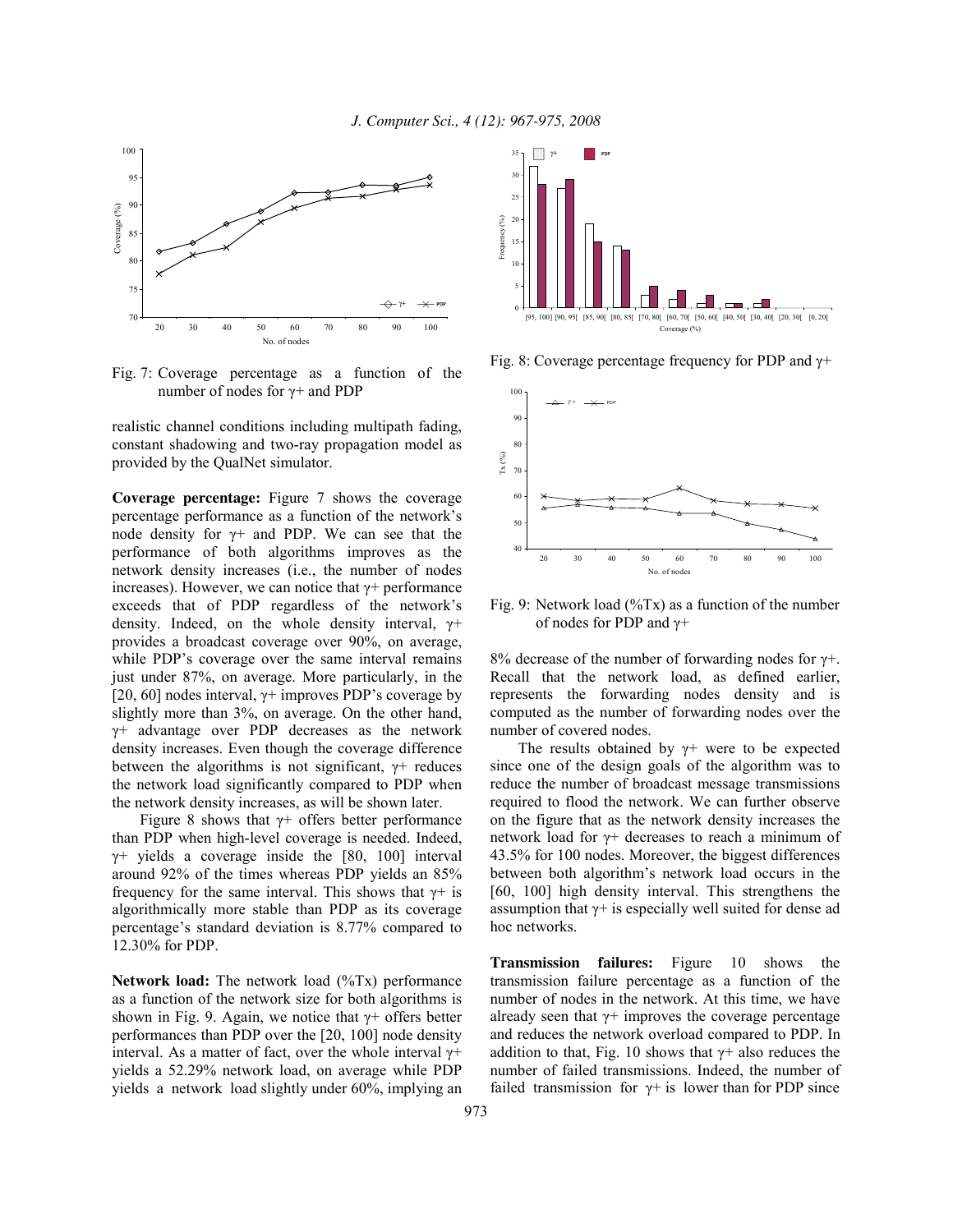

Fig. 10: Failed transmission's density (%TxFail) as a function of the number of nodes for PDP and



Fig. 11: Coverage percentage as a function of mobile node speed for a 60 nodes network for PDP and  $\gamma$ +

the number of forwarding nodes and hence the number of broadcast transmissions is lower. Over the whole interval,  $\gamma$ + yields a failed transmission rate around 45% while PDP yields a rate of more than 50%. The greatest differences in performance between the two algorithms belong to the [40, 60] and [90, 100] intervals where  $\gamma$ + improves PDP by 6.27 and 4.45%, respectively.

**Coverage percentage with mobile nodes:** Finally, we evaluate the performance of both algorithms according to node mobility. As was mentioned earlier,  $\gamma$ +'s fuzzy modeling approach takes into account a node's mobility impact on the quality of the links that connect it to its neighbors. By assigning a fuzzy number to a link through a custom set membership function,  $\gamma$ + is able to cope in a gentle fashion with the signal degradation caused by a node roaming away from its original position. This characteristic is exemplified in Fig. 11 where  $\gamma$ + clearly outshines PDP when mobility is introduced. We have simulated a random waypoint

mobility model with a variable speed range. Indeed, over the whole mobility range,  $\gamma$ + offers network coverage of over 87% while PDP's coverage over the same range is just fewer than 83%. The greatest difference between the two algorithms occurs in the [15, 20] m sec<sup>-1</sup> speed interval where the coverage offered by  $\gamma$ + is 7% greater than that of PDP.

## **CONCLUSION**

 This study addresses wireless ad-hoc modeling and flooding problems. First of all, we pointed out the limitations of the classical modeling approach and proposed a new one based on the construction of fuzzy sets. This new approach is suitable for wireless ad-hoc networks modeling since it allows to take into account the physical layer uncertainty and the volatile aspect of the radio links. The proposed approach was used to model and solve the flooding problem.

We proposed a two-phase algorithm called  $\gamma$ + based on the calculation of fuzzy shortest paths and the approximation of minimum-connected-dominating sets. Simulation results have shown very good performance for the  $\gamma$ + algorithm comparing to the PDP and a basic broadcast flood algorithm. In fact,  $\gamma$ + improves the network coverage and offers better stability while reducing network load and the number of failed transmissions. We globally noticed the superior performance of  $\gamma$ + comparing to PDP regardless of the network density or the mobile speeds. As a result,  $\gamma$ + is more suitable for flooding in wireless ad-hoc networks.

#### **REFERENCES**

- 1. Alzoubi, K.M., P.J. Wan and O. Frieder, 2002. New distributed algorithm for connected dominating set in wireless ad hoc networks. In: Proceedings of the 35th Annual Hawaii International Conference on System Sciences (HICSS'02, Jan. 7-10, IEEE Computer Society Washington, DC, USA., pp: 297.
- 2. Andersen, J.B., T.S. Rappaport and S. Yoshida, 1995. Propagation measurements and models for wireless communications channels. Commun. Magazine, IEEE., 33: 42-49.
- 3. Boulmakoul, A., 2004. Generalized path-finding algorithms on semirings and the fuzzy shortest path problem. J. Comput. Applied Math., 162: 263-272.
- 4. Calinescu, G., I. Mandoiu, P.J. Wan and A. Zelikovsky, 2001. Selecting forwarding neighbors in wireless ad hoc networks. In: Proceeding ACM International Workshop Discrete Algorithms and Methods for Mobile Computing (DIALM '01), Dec. 2001, pp: 34-43.